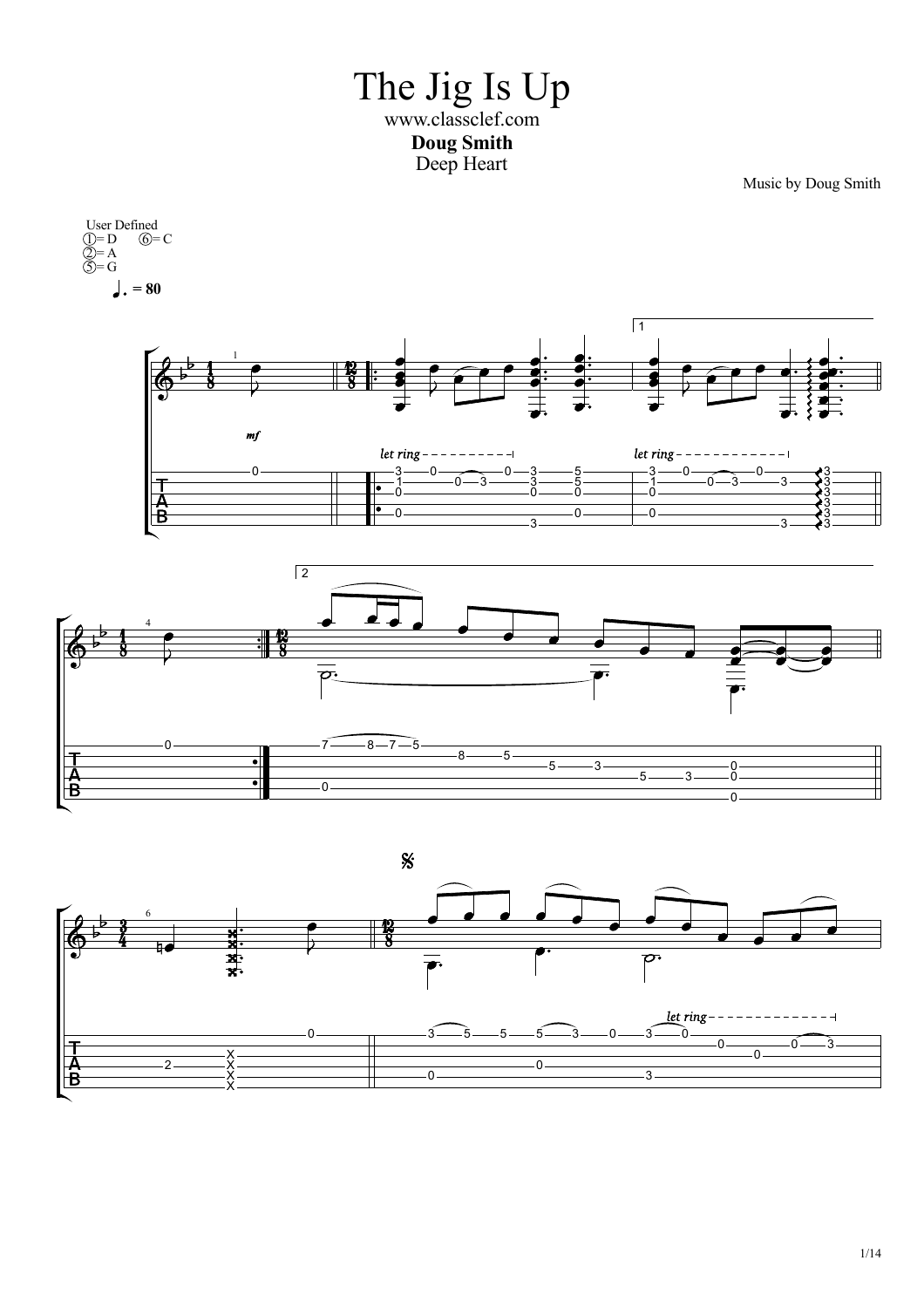





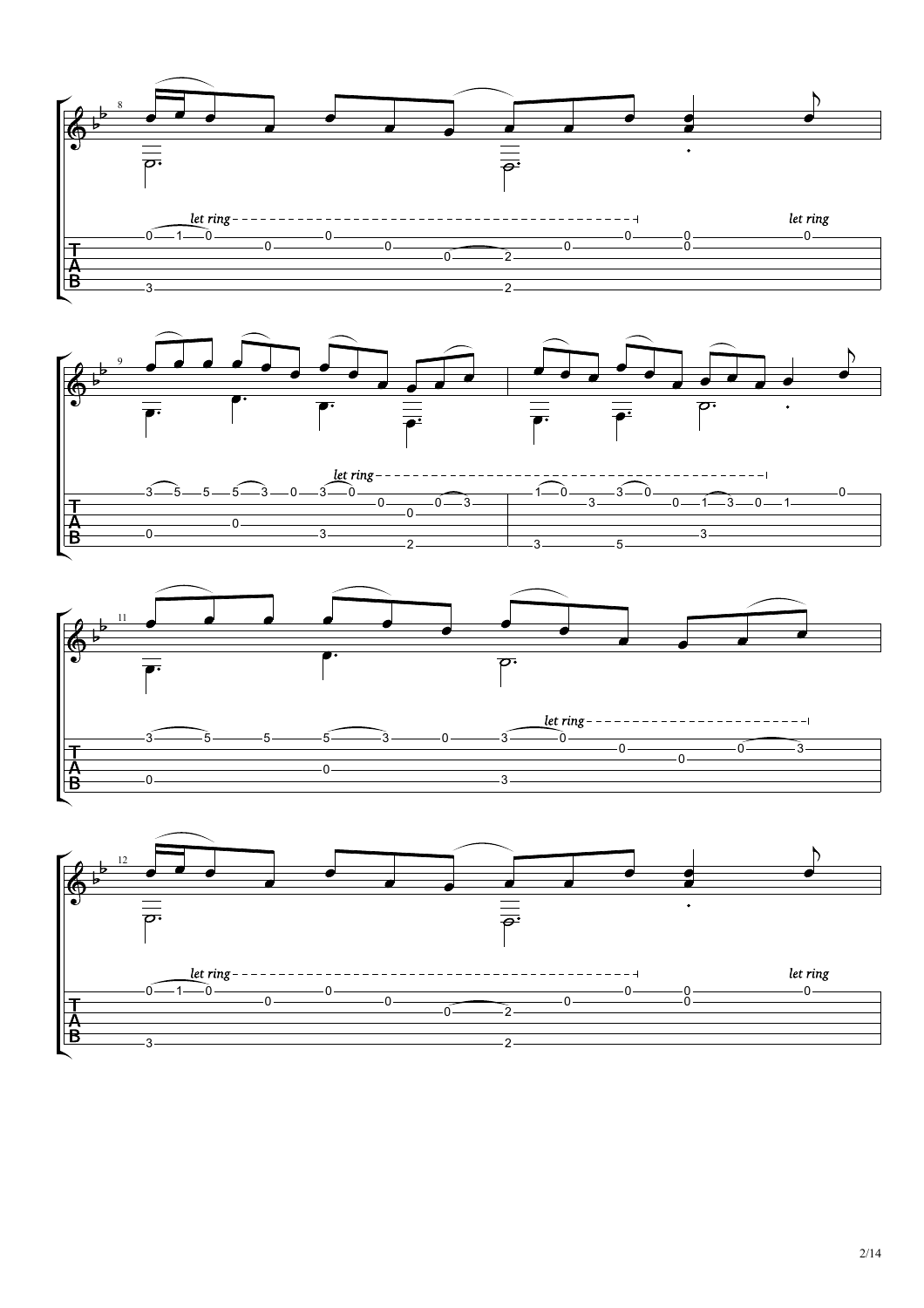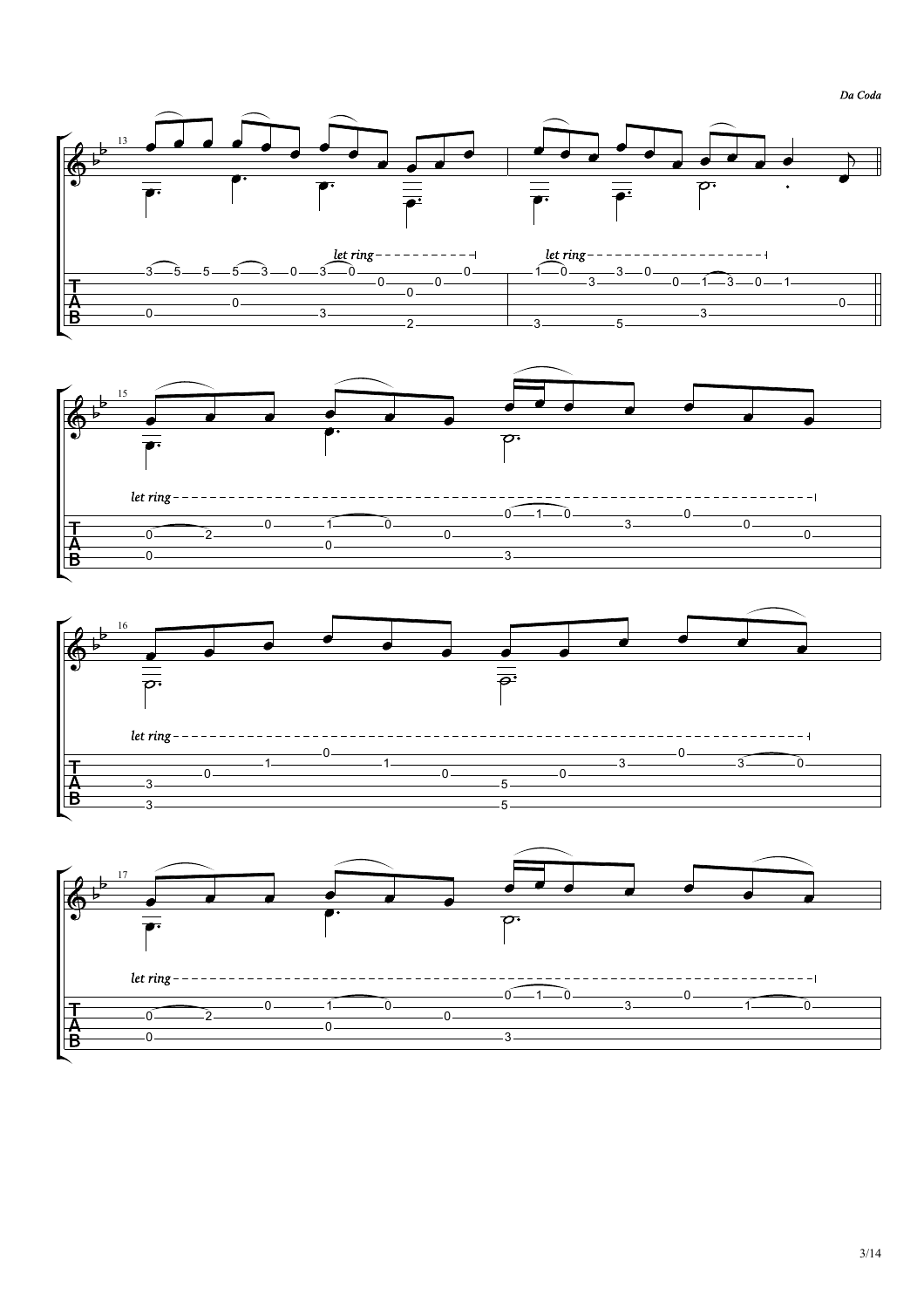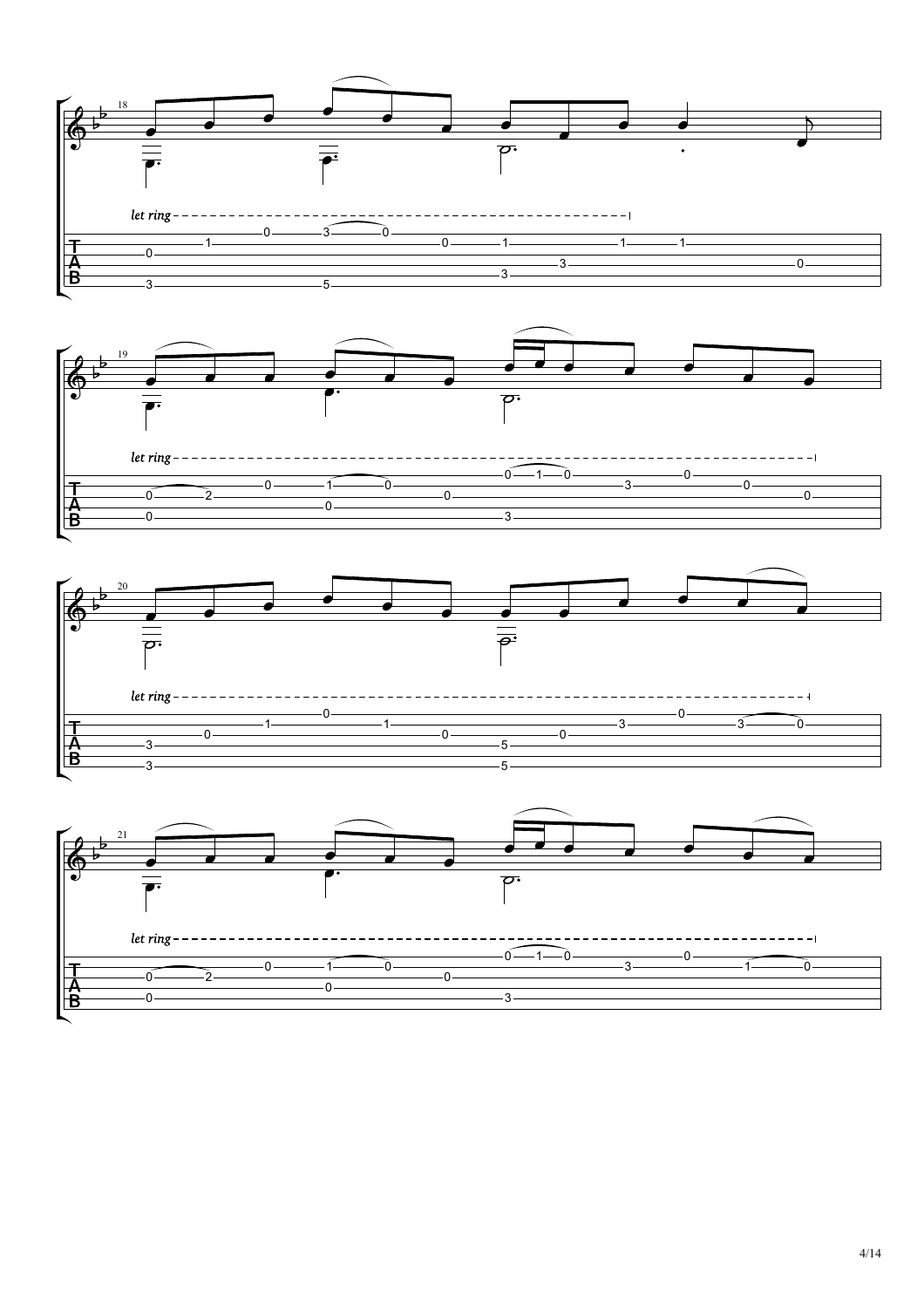





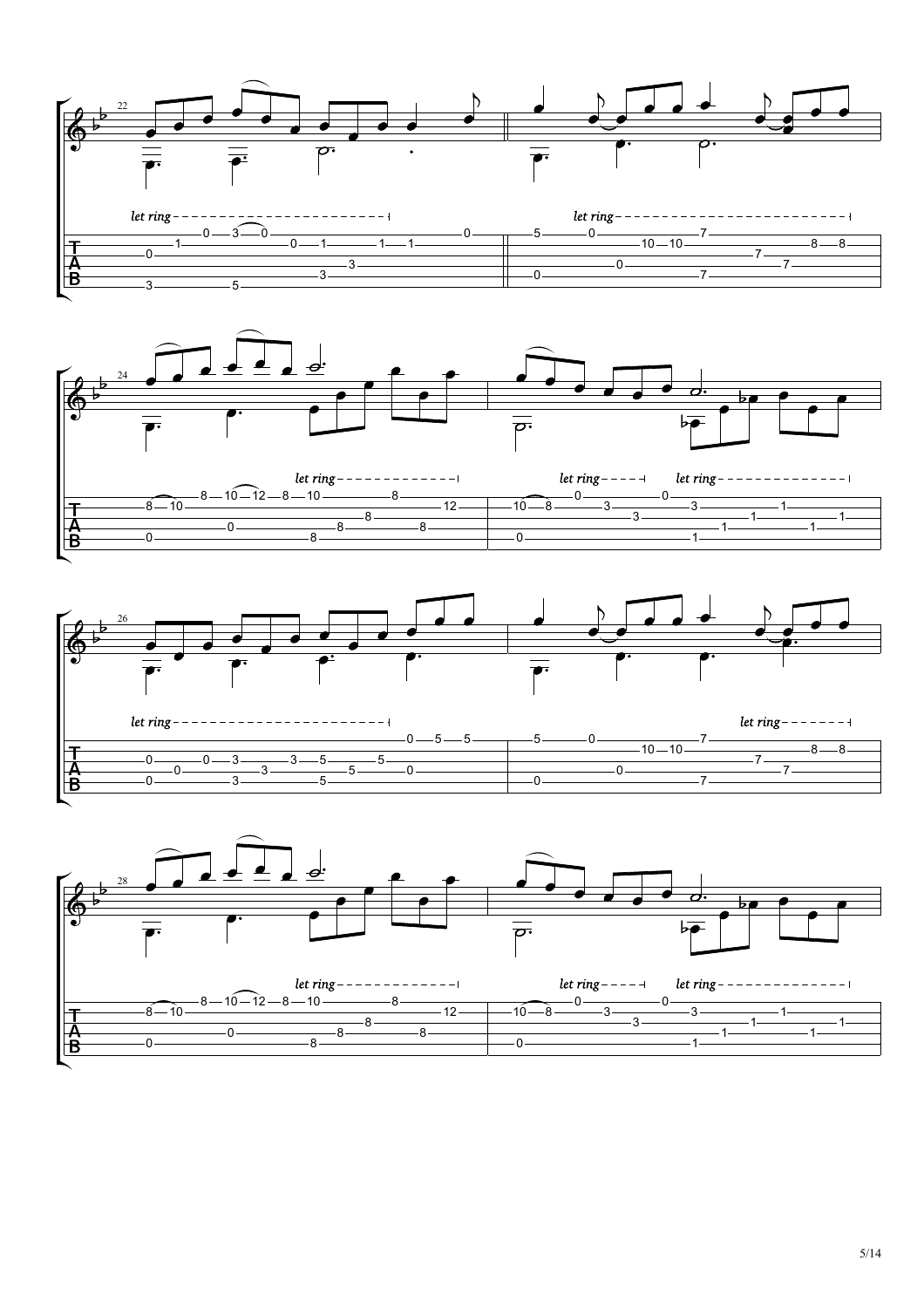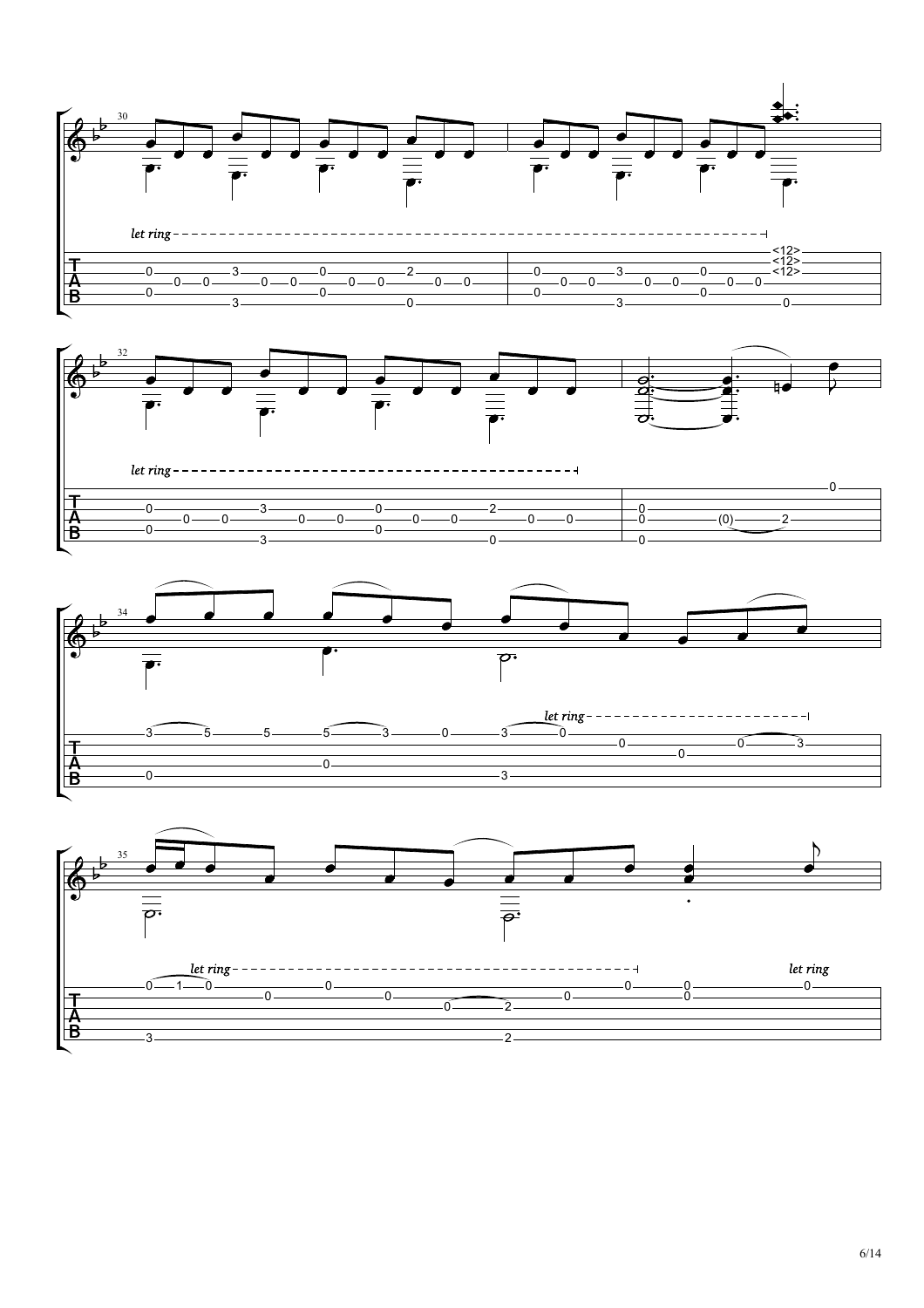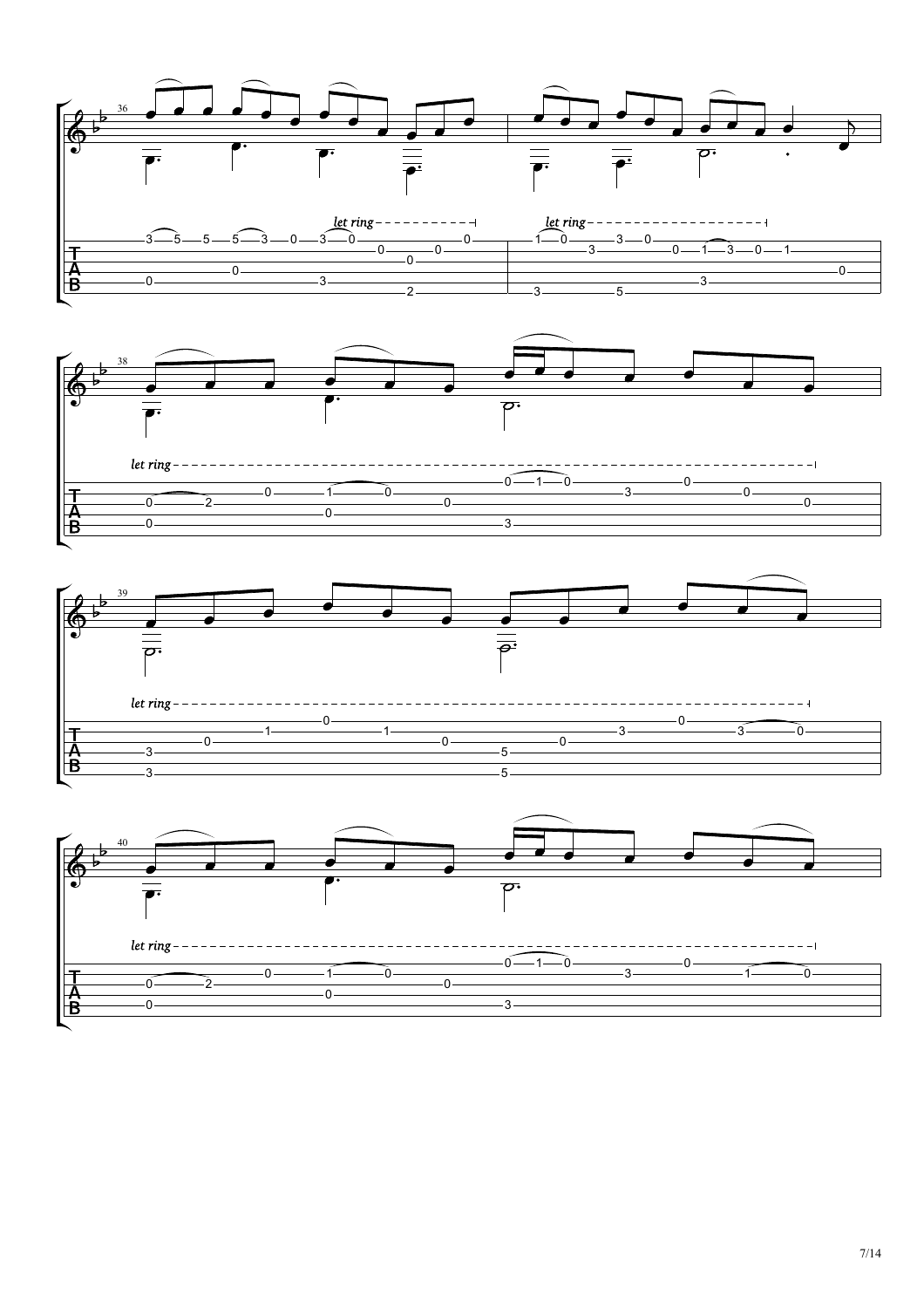







8/14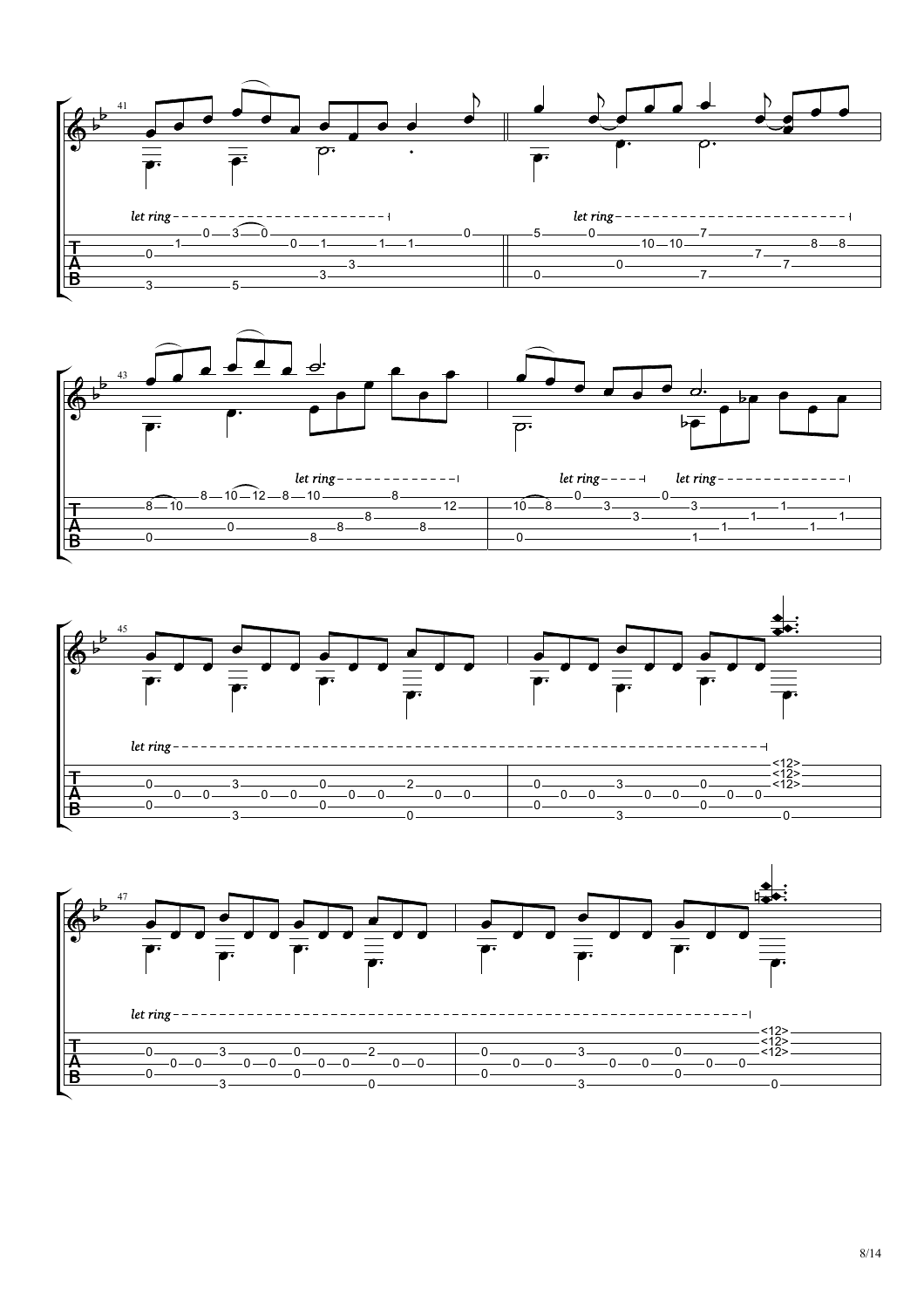







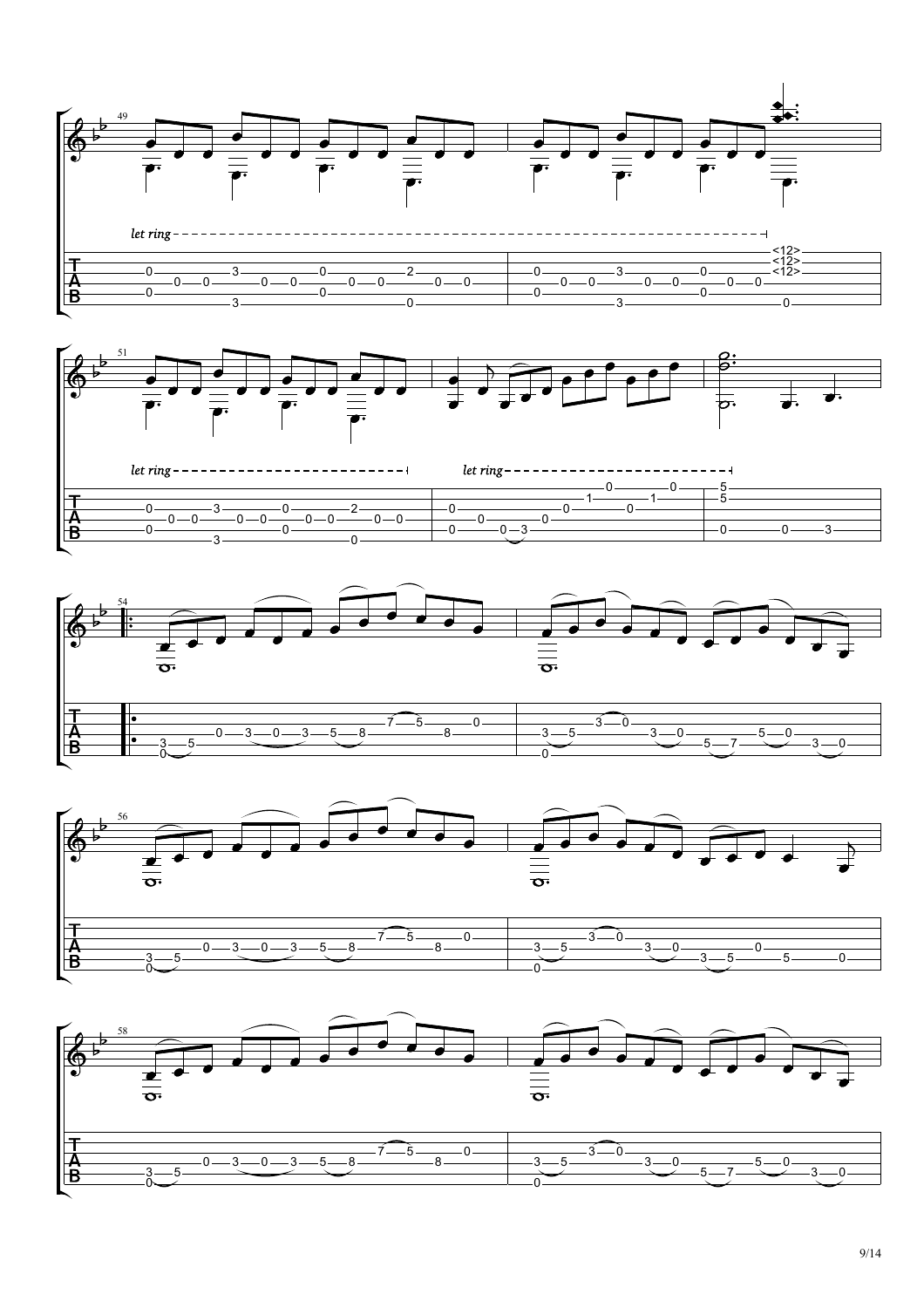





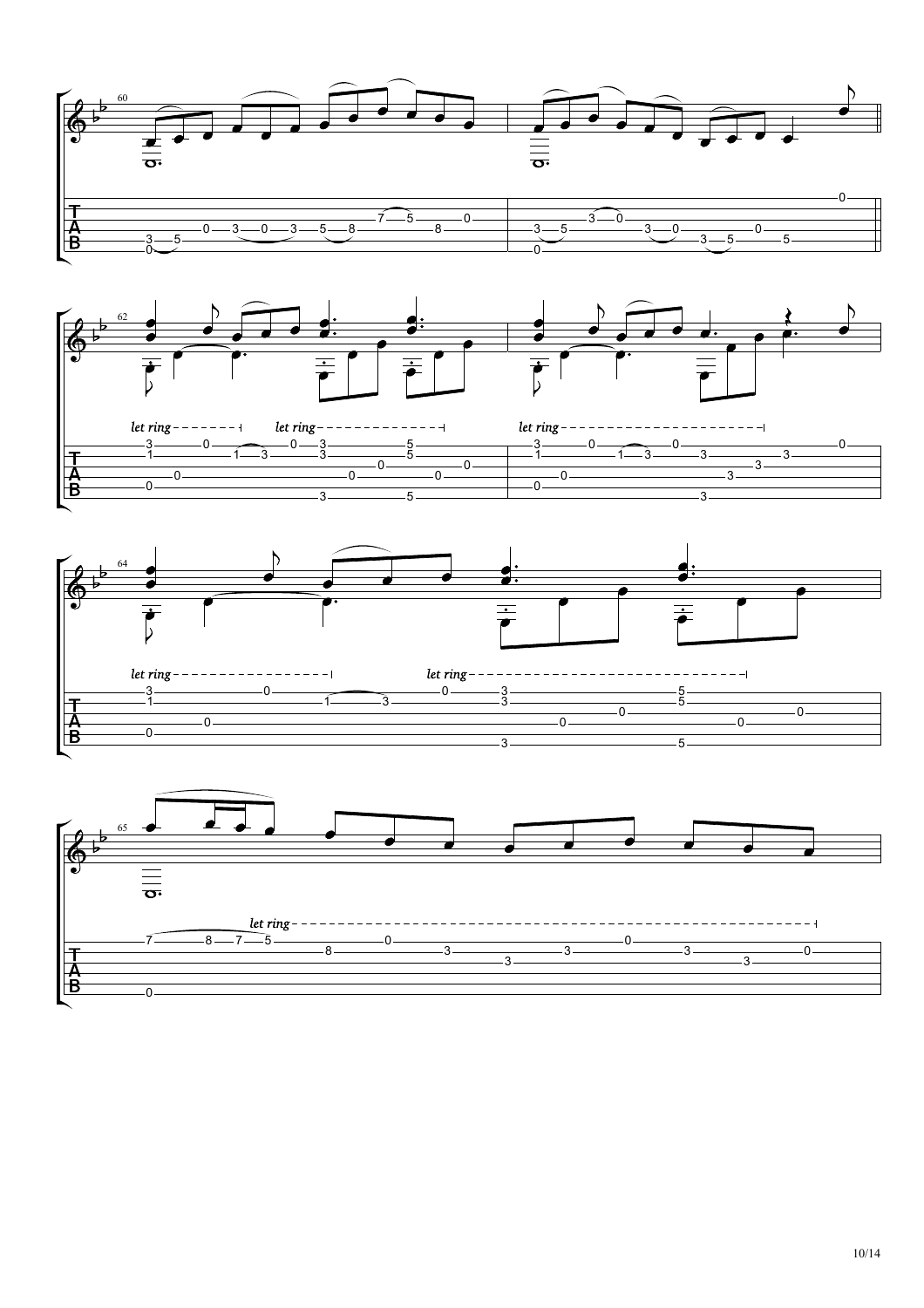





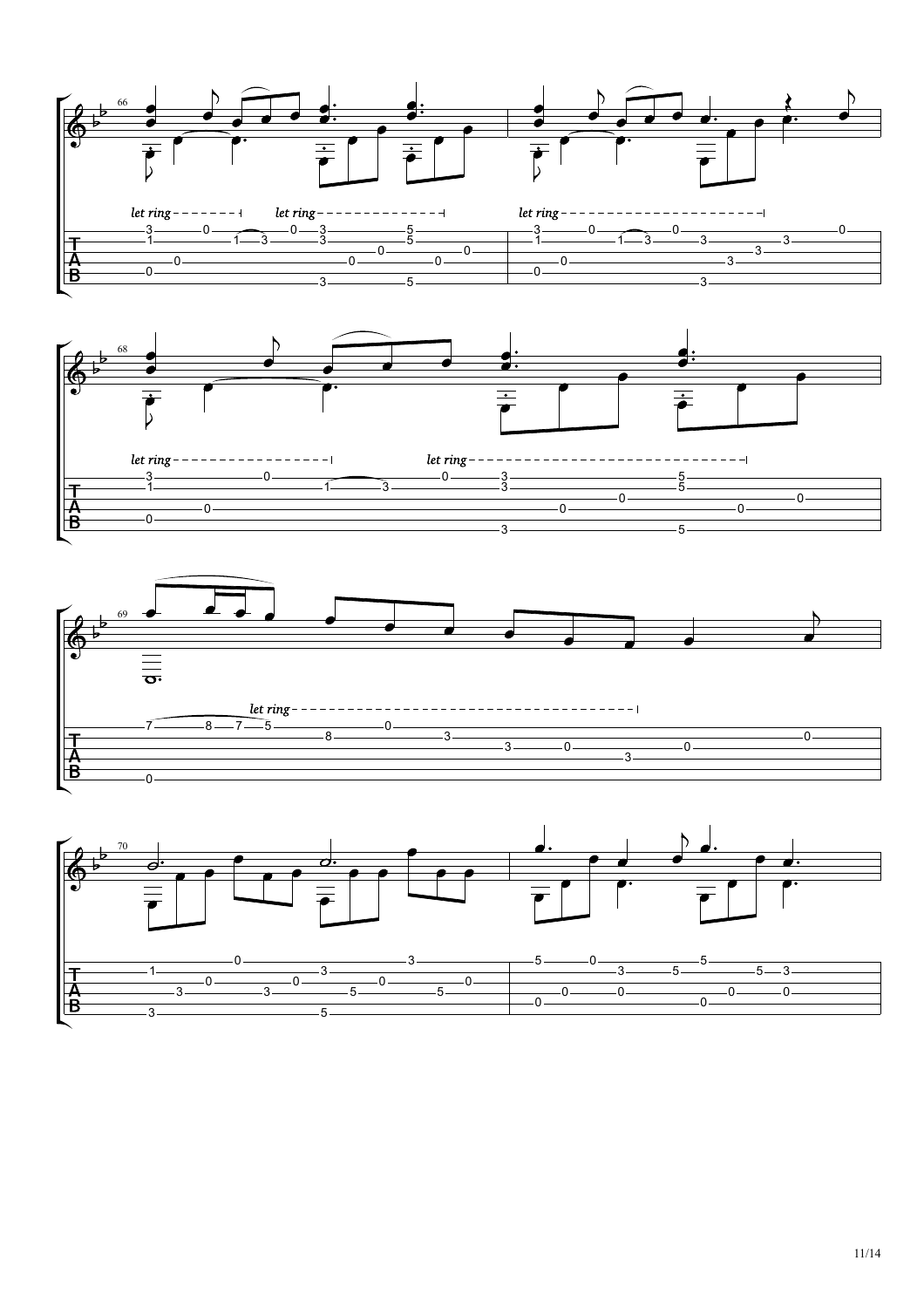



D.S. al Coda



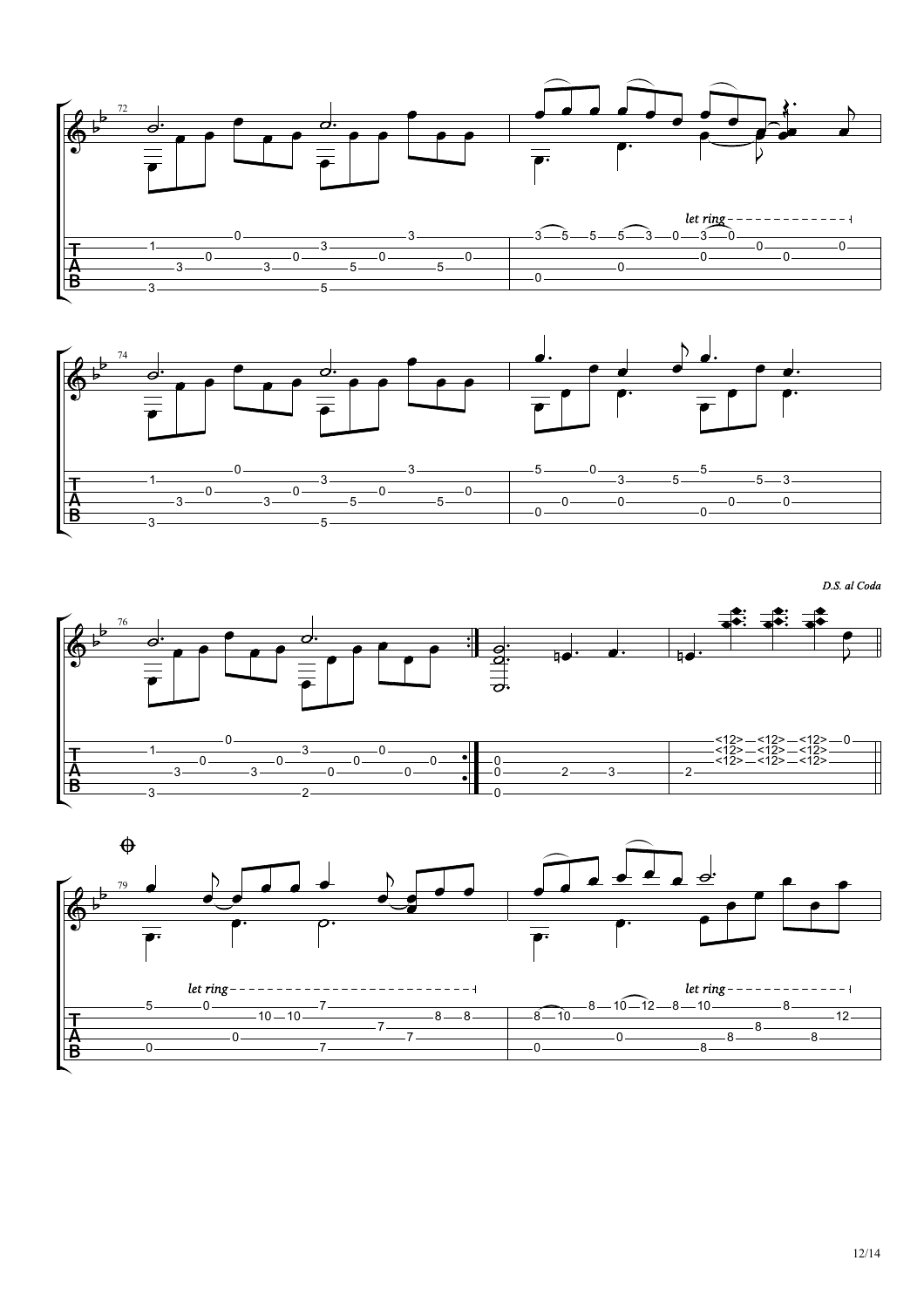